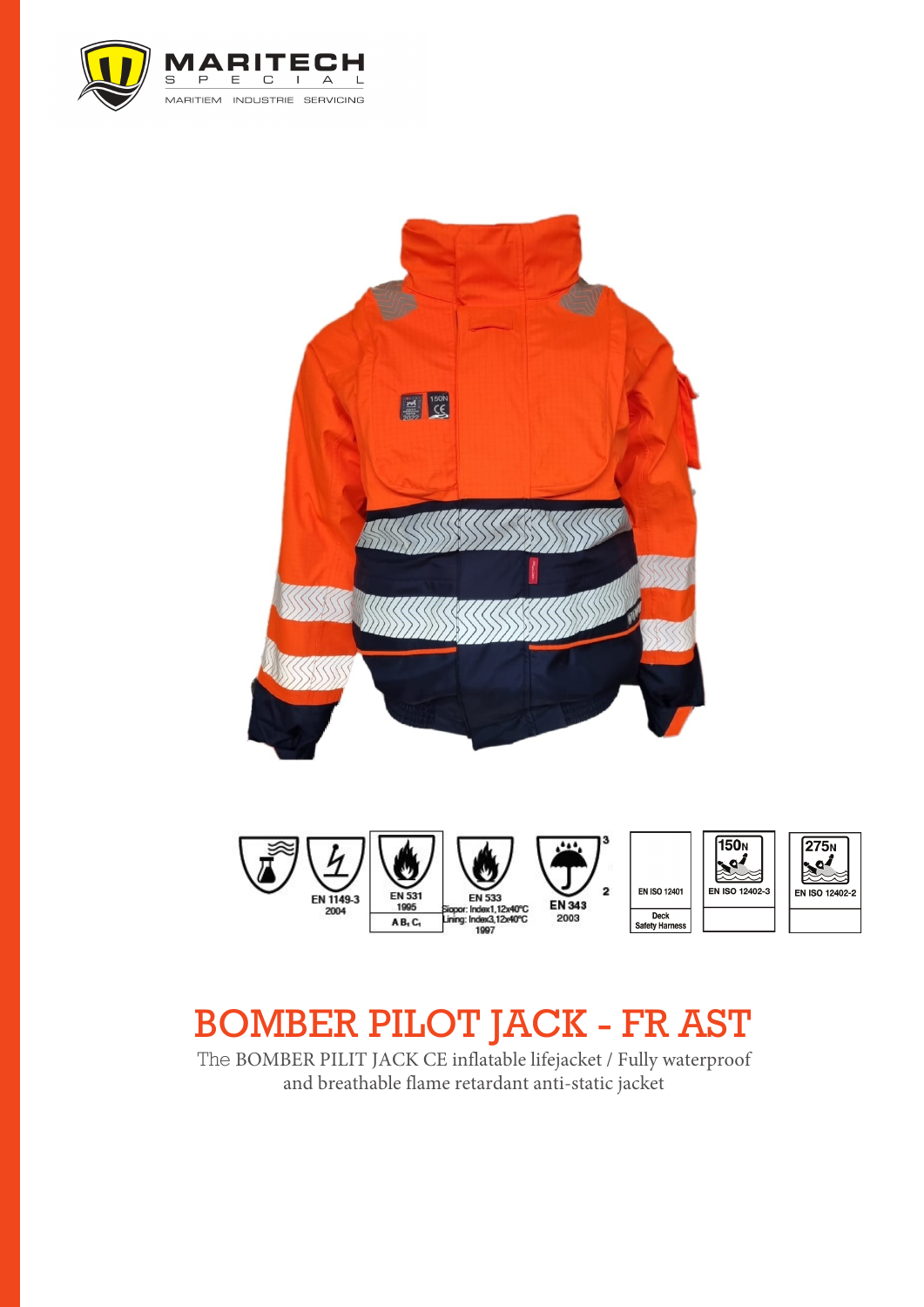## BOMBER PILOT JACK- FR AST *NEW*

#### FR AST JACKET WITH AIR ESCAPE SYSTEM

#### KEY FEATURES:

- CE inflatable lifejacket 150N / 275N
- EN/ISO 12402-3 150N
- EN/ISO 12402-2 275N
- • Fully waterproof
- • Hi-Vis orange FR AST waterproof fabric
- Breathable flame retardant anti-static jacket High-vis hood folds neatly into collar
- The reflective tape conforms to EN ISO 471 requirements
- Hip pockets with water resistant zip closure
- I.D. and light pocket on sleeve
- Elasticated wrists and hem
- Inner waist belt
- Incorporates detachable flame retardant fleece lining with quilted sleeves for warmth

#### INFLATABLE BLADDER:

- Single chamber
- Oral inflation tube
- SOLAS approved retro-reflective tape on bladder
- Red recovery grab strap on bladder marked "LIFT"
- $\bullet$  33g or 60g CO $_2$  gas cylinder
- Inflation system
- Marine grade whistle

#### ACTUAL BUOYANCY: 180N or 294N

### AVAILABLE SIZES: S - XXXL

#### COLOUR:

• FCS Hi-Vis Orange/Navi

#### AVAILABLE INFLATION SYSTEMS:

*Automatic cellulose bobbin HR Automatic cellulose cartridge UM Hydrostatic Hammar*



van Leeuwenhoekstraat 7(BU3) 2693 BA 's-Gravenzande Tel: +31 174 -440351 info@maritech.nl www.maritech.nl